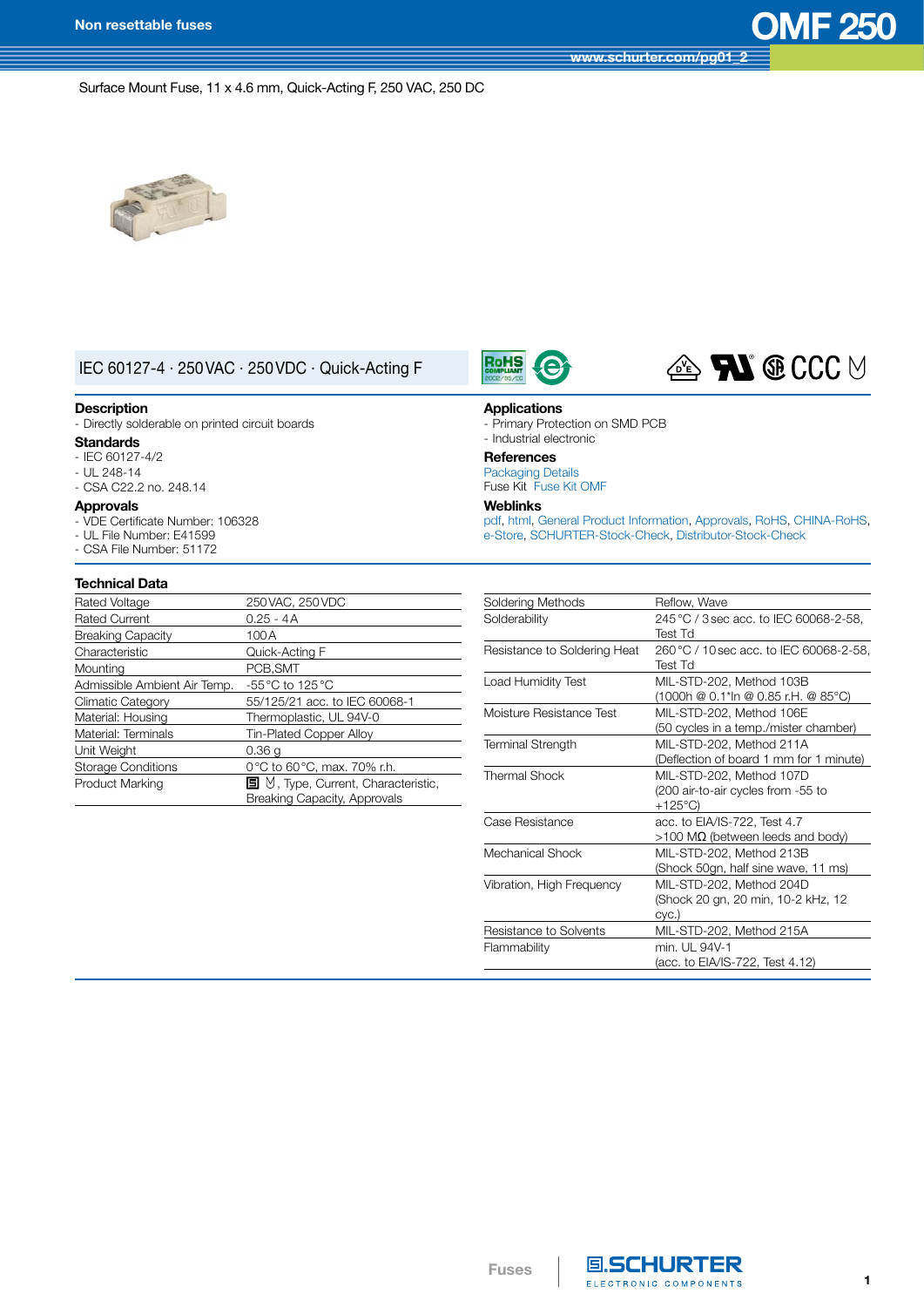## **Dimensions**  $\qquad \qquad \qquad$  11 mm





Soldering pads

### **Pre-Arcing Time**

| <b>Rated Current In</b> | 1.25 x ln min. $2.0$ x ln max. $10.0$ x ln min. $10.0$ x ln max. |  |  |
|-------------------------|------------------------------------------------------------------|--|--|
|                         |                                                                  |  |  |

| $0.25A - 4A$ | 60 min | 120 s | 1 ms | $10 \text{ ms}$ |
|--------------|--------|-------|------|-----------------|
|              |        |       |      |                 |

### **Variants**

| Rated Cur-<br>rent [A] | <b>Rated Vol-</b><br>tage [VAC] | <b>Rated Vol-</b><br>tage [VDC] | <b>Breaking</b><br>Capacity | <b>Voltage Drop</b><br>1.0 In max.<br>[mV] | <b>Voltage Drop</b><br>1.0 In typ.<br>[mV] | <b>Power Dissi-</b><br>pation 1.25 l <sub>r</sub><br>typ. [mW] | Melting <sup>2</sup> t<br>10.0 Intyp.<br>$[A^2s]$ | 亝 |   | $\sim$ <b>FM</b> $\left(\bigoplus$ CCC | <b>Order Number</b> |
|------------------------|---------------------------------|---------------------------------|-----------------------------|--------------------------------------------|--------------------------------------------|----------------------------------------------------------------|---------------------------------------------------|---|---|----------------------------------------|---------------------|
| 0.25                   | 250                             | 250                             | 1)                          | $\sim$                                     | 1100                                       | 480                                                            | 0.012                                             |   |   | $\bullet$                              | 3403.0010.xx        |
| 0.315                  | 250                             | 250                             | 1)                          | $\sim$                                     | 1000                                       | 430                                                            | 0.019                                             |   |   | $\bullet$                              | 3403.0011.xx        |
| 0.4                    | 250                             | 250                             | 1)                          | 700                                        | 230                                        | 190                                                            | 0.02                                              |   |   | $\bullet$                              | 3403.0012.xx        |
| 0.5                    | 250                             | 250                             | 1)                          | 600                                        | 190                                        | 190                                                            | 0.03                                              |   |   | $\bullet$                              | 3403.0013.xx        |
| 0.63                   | 250                             | 250                             | 1)                          | 500                                        | 170                                        | 230                                                            | 0.07                                              |   |   | $\bullet$                              | 3403.0014.xx        |
| 0.8                    | 250                             | 250                             | 1)                          | 400                                        | 200                                        | 330                                                            | 0.12                                              |   |   | $\bullet$                              | 3403.0015.xx        |
| $\mathbf{1}$           | 250                             | 250                             | 1)                          | 300                                        | 170                                        | 390                                                            | 0.23                                              |   |   | $\bullet$                              | 3403.0016.xx        |
| 1.25                   | 250                             | 250                             | 1)                          | 300                                        | 150                                        | 390                                                            | 0.47                                              |   |   | $\bullet$                              | 3403.0017.xx        |
| 1.6                    | 250                             | 250                             | 1)                          | 300                                        | 150                                        | 490                                                            | 0.84                                              |   |   | $\bullet$                              | 3403.0018.xx        |
| $\overline{2}$         | 250                             | 250                             | 1)                          | 300                                        | 140                                        | 600                                                            | 1.4                                               |   | ∙ | $\bullet$                              | 3403.0019.xx        |
| 2.5                    | 250                             | 250                             | 1)                          | 300                                        | 130                                        | 670                                                            | 2.6                                               |   |   | $\bullet$                              | 3403.0020.xx        |
| 3.15                   | 250                             | 250                             | 1)                          | 300                                        | 130                                        | 870                                                            | 4.8                                               |   |   | $\bullet$                              | 3403.0021.xx        |
| $\overline{4}$         | 250                             | 250                             | 1)                          | 300                                        | 100                                        | 950                                                            | 8.6                                               |   |   | ٠                                      | 3403.0022.xx        |

**Fuses**

1) 100 A @ 250 VAC/DC

**Packaging Unit** .xx = .11 Plastic Bag (100 pcs.) .xx = .24 Blister Tape 33 cm Reel (2000 pcs.)